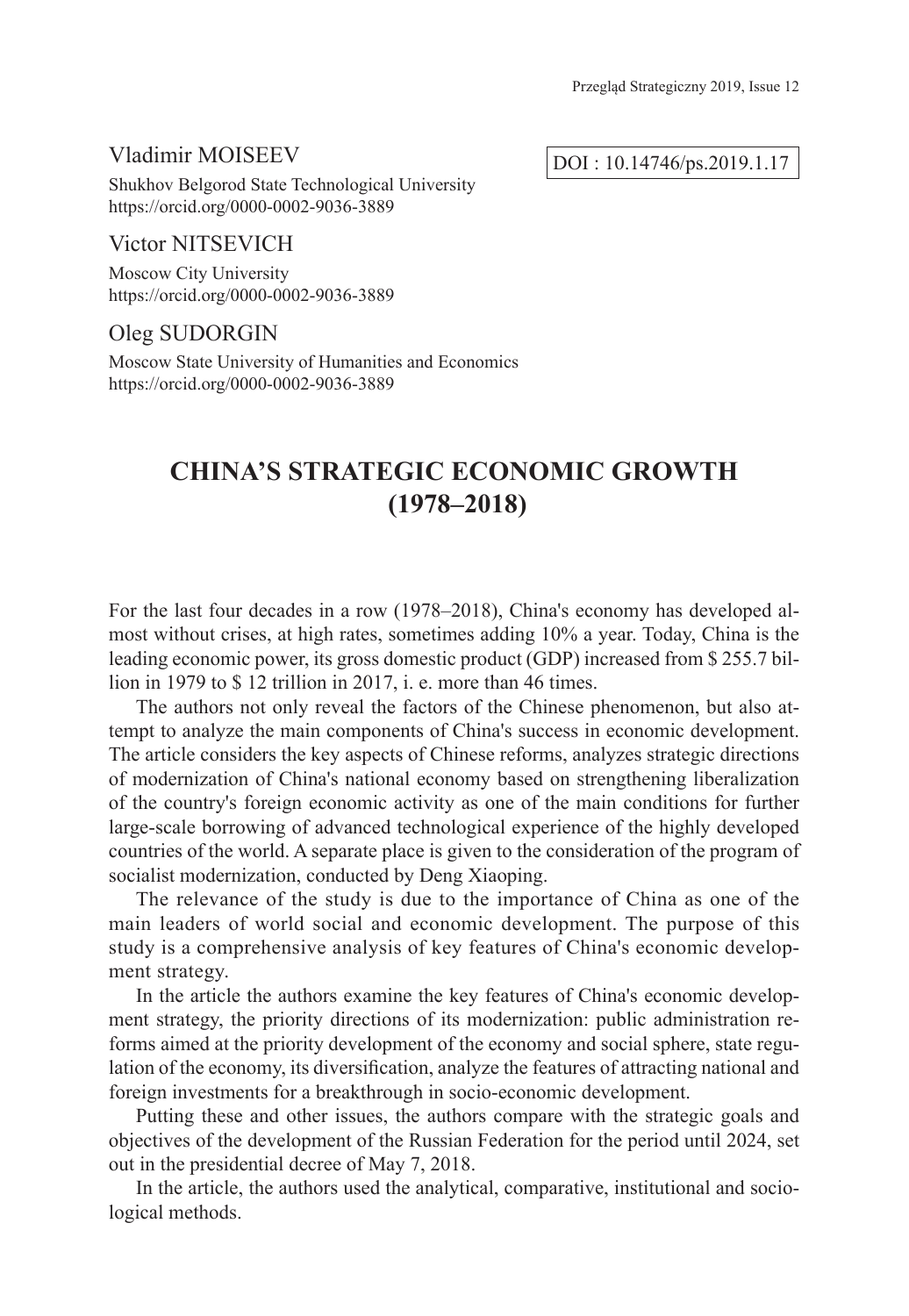## **DENG XIAOPING – IS THE FOUNDER OF ECONOMIC REFORMS IN CHINA**

Specific implementation of the model of China's socioeconomic development in the last four decades (1978–2018) was forced economic growth, which allows us to be confident with the official forecasts of China that it will achieve absolute leadership in the world economy by 2050.

The founder of economic reforms in China is Deng Xiaoping, a prominent statesman, politician. Pushing out the strategy of "socialist modernization with Chinese characteristics," Deng Xiaoping began to implement the policy adopted by the Chinese leadership in January 1975 to implement "four modernizations" – agriculture, industry, defense, science and technology. The economic basis of this model is public ownership of the means of production, while encouraging the development of the private sector. Deng Xiaoping refused to oppose the plan and the market, considering them as a tool in the hands of the state, not defining its essence.

The founder of economic reforms in China is Deng Xiaoping. Pushing out the strategy of "socialist modernization with Chinese characteristics," Deng Xiaoping engaged in the implementation of the policy adopted by the leadership of the PRC in January 1975 for radical changes in the economy and social sphere of the country. When developing the program of socialist modernization, Deng Xiaoping did not have ready answers to the most complicated questions of its implementation in a huge country like China. The development of this program was carried out by the method of "crossing the river, groping stones." This slogan is used in China as a synonym for a cautious approach to solving economic problems. One of the main factors that predetermined the success of the Chinese reforms was the gradual, evolutionary nature of the reforms (Regzenova, 2010: 191).

Economic reform, according to Deng Xiaoping's theory, is impossible without the reform of the political system. The ruling party, the Communist Party of China (CCP), as a guarantor of ensuring social and political stability, without which it is impossible to successfully implement the modernization course, is of special importance in carrying out the reform of the political system and, in general, in the process of modernization. Therefore, the issues of party building, strengthening of party discipline and strengthening of inner-party control have always been and are in the center of attention of the CCP leadership. The political life of the country was built in accordance with the "four basic principles" put forward by Deng Xiaoping: to follow the socialist path, adhere to the dictatorship of the proletariat, the leadership of the Communist Party of China, and the ideas of Marxism-Leninism and Mao Zedong in order to ensure the main internal condition of the normal course of reforms-political stability. No deviations from this line towards politico-ideological liberalization were allowed (Smirnov, 2004: 189).

In December 1978, the Third Plenum of the 11th Central Committee of the CPC was held in Beijing. The plenum worked out an installation for carrying out the above-mentioned "four modernizations". After the third plenum, Deng Xiaoping formed the key theoretical and programmatic provisions of the reform strategy (Regzenova, 2010: 189).

Deng Xiaoping started economic reform from the weakest sector of the economy – agriculture. The process of modernization provides strong state power. The supreme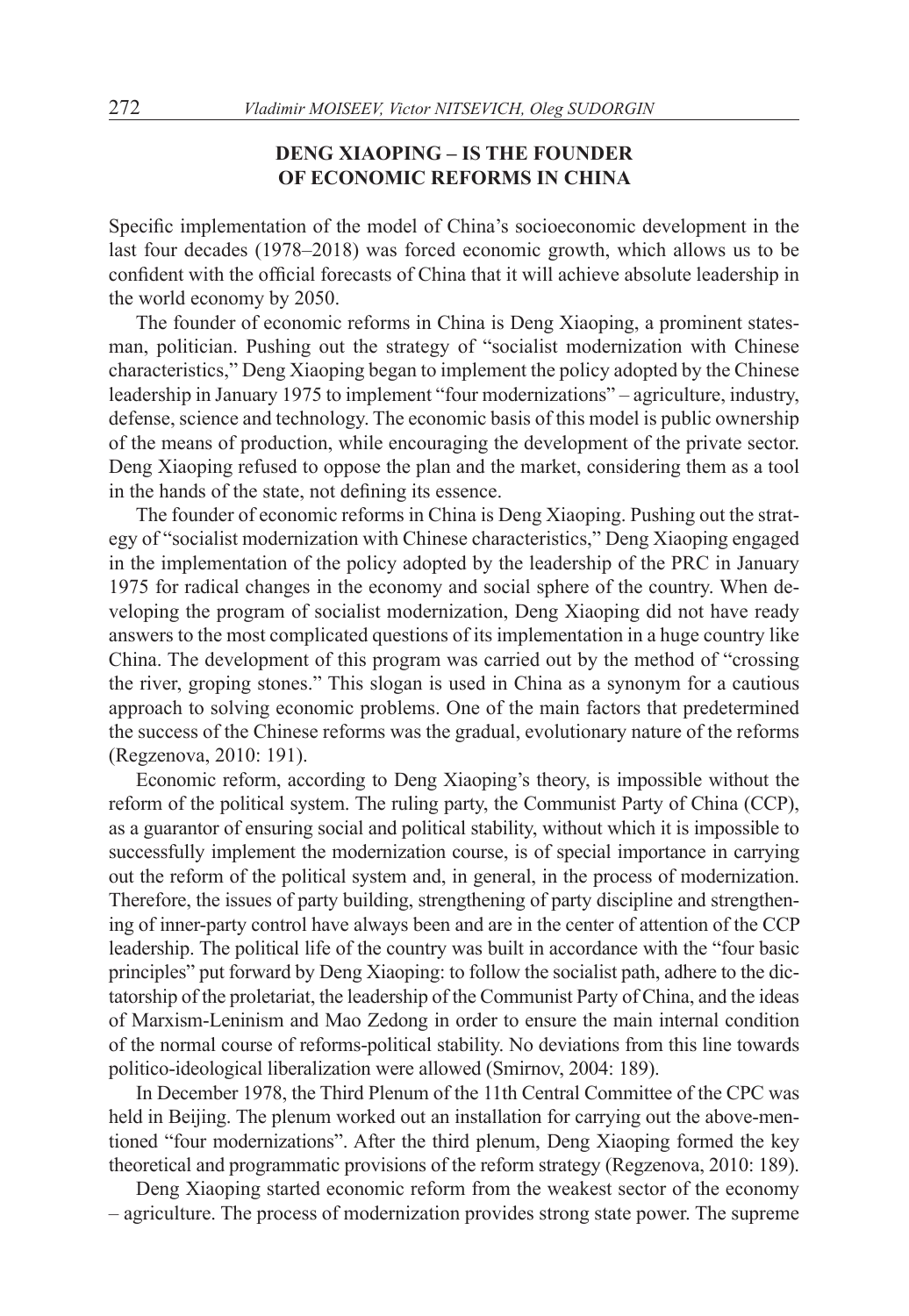Chinese government, acting with its inherent wisdom, abandoned the simultaneous liberalization of prices and the comprehensive privatization of the public sector of the economy, thereby acknowledging the method of "shock therapy" used by President BN as erroneous. Yeltsin in the early 1990s in Russia.

Thus, the transformations in the vast country began with well-thought out and verified reforms, the author of which was Deng Xiaoping, the state, military and party leader of China, who, after the death of Mao Zedong in 1976, was the most influential figure in the Chinese leadership. The restructuring carried out on his initiative in China presupposed the reform, first of all, of the economic structure of society with a gradual transition to a market economy.

At the Fifteenth Congress of the CPC in 1997, the Party's Charter included a provision on the leading role of the "theory of Deng Xiaoping" in the initial stage of socialism. This theory is regarded as a new stage in the development of Marxism in China, the second theoretical achievement in China after the "ideas of Mao Zedong" – the scientific system of building socialism with Chinese characteristics (Smirnov, 2004: 25).

Deng Xiaoping's reforms were successfully continued by his successors – Jiang Zemin (1989–2002), Hu Jintao (2002–2012) and Xi Zemin (from 2012 to the present). Thanks to their well-coordinated work on managing the country's social and economic development, the steady implementation of the course developed by Deng Xiaoping, as early as 2010, the Chinese economy outperformed the Japanese economy and became the world's second economy by nominal GDP, and since December 2014 is the world's first GDP in parity purchasing power.

A key feature of China's economic development strategy was the building of market relations under the leadership of the Communist Party on the basis of five-year plans, almost like in the Soviet Union during its heyday. Like the USSR, China has achieved impressive results.

Thanks to the reforms initiated by Deng Xiaoping, China has made an unprecedented leap forward in the development of the economy and bringing Chinese society to the level of "average prosperity," gaining a strong status as one of the strongest countries in the world economy (Regzenova, 2010: 193).

At the same time, the uniqueness of the model of China's socio-economic development lies in the fact that the development of the country's economy in recent years has occurred on the basis of using a combination of state planning mechanisms and market regulation.

## **MAIN ACHIEVEMENTS OF CHINA**

One of the main issues of this study was the issue of the effectiveness of state management of China's economy and social sphere.

On the eve of its disintegration (1990), the USSR produced goods and services for \$ 404.5 billion, that is, more than then in China (Moiseev, 2017: 12). In 2000, when Vladimir Putin was elected the second president of Russia, China's GDP was already 1192.8 billion dollars, which is three times more than our country. After 17 years, the ratio of the economies of the two countries has changed even more and again in favor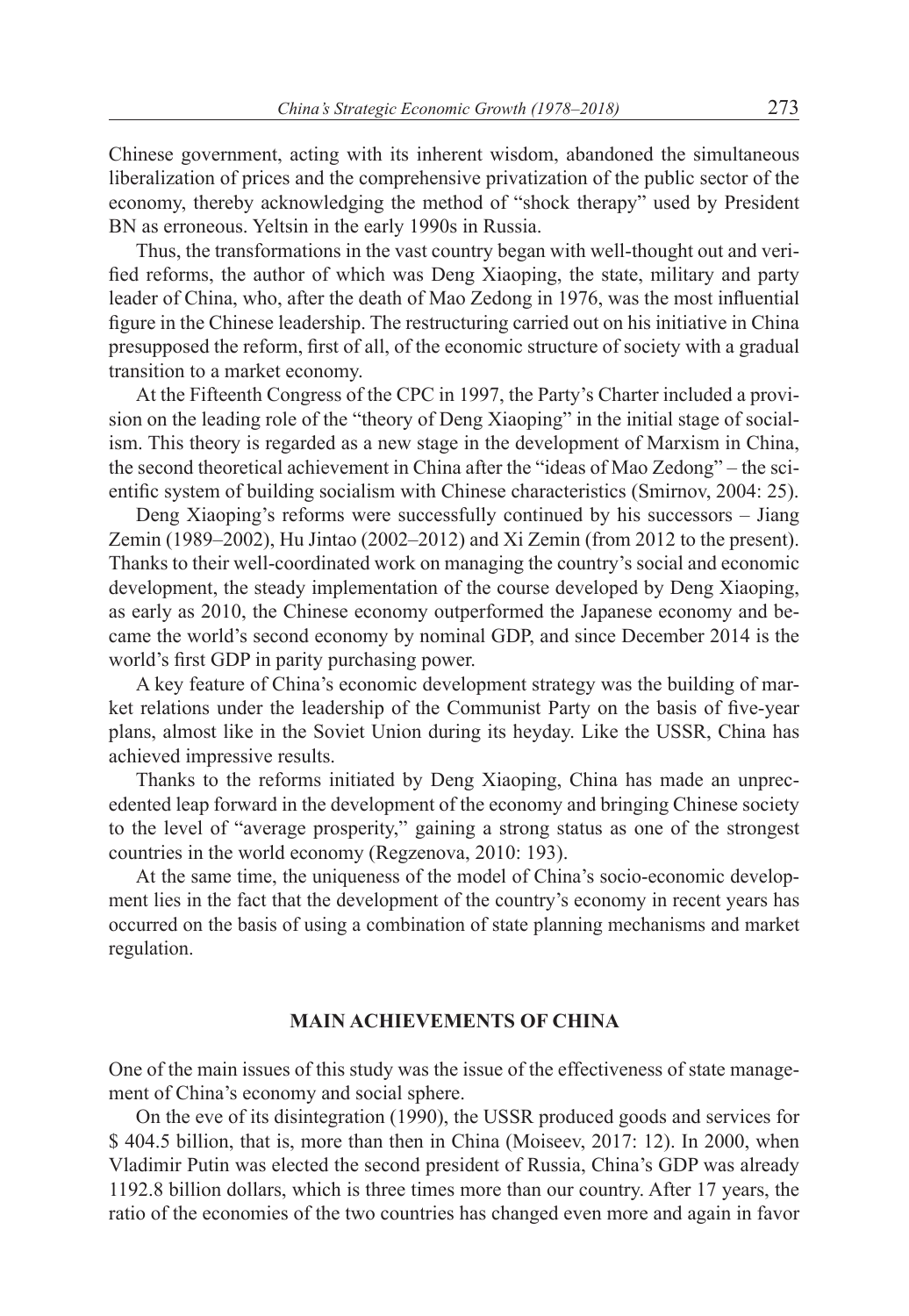of capitalist Russia. In 2017, China's economy produced goods and services for almost 12 trillion. which is more than 9 times that of modern Russia. China's gross domestic product became the second in the world in nominal GDP, second only to the United States (*China's*, 2017).

The conclusion from this brief analysis is that the economic strategy adopted and implemented in China proved to be more effective than the state management of the economy in Russia. Thanks to their well-coordinated work on managing the country's social and economic development, continuity and consistency in achieving the goals, China's economy developed almost without crises at a high rate, which can not be said of Russia, which is positioning itself as a world economic power. However, a special path of socio-economic development in Russia has not justified itself, unlike China.

The construction of a market economy in China was carried out under the leadership of the Communist Party on the basis of five-year plans, almost like in the Soviet Union during its heyday.

As in the USSR, China has achieved impressive results. Today, China is the leading economic power with huge scientific and technical potential, as well as nuclear weapons and the army, the largest in the world in terms of the number of military personnel. By 2007, more than 130 automotive companies were built in China, which produce a total of more than 90 brands and 260 car models (*Chinese Automobile Miracle*, 2007).

Over the past decade (2008–2018), China's GDP has been growing steadily, even despite the global crisis of 2008–2009. This is clearly seen in Fig. 1.



**Fig. 1. Dynamics of China's GDP in current market prices in 2008–2017, in billions of US dollars**

**Source:** *China Economic Outlook* (2018), https://www.focus-economics.com/countries/china (27.10.2019).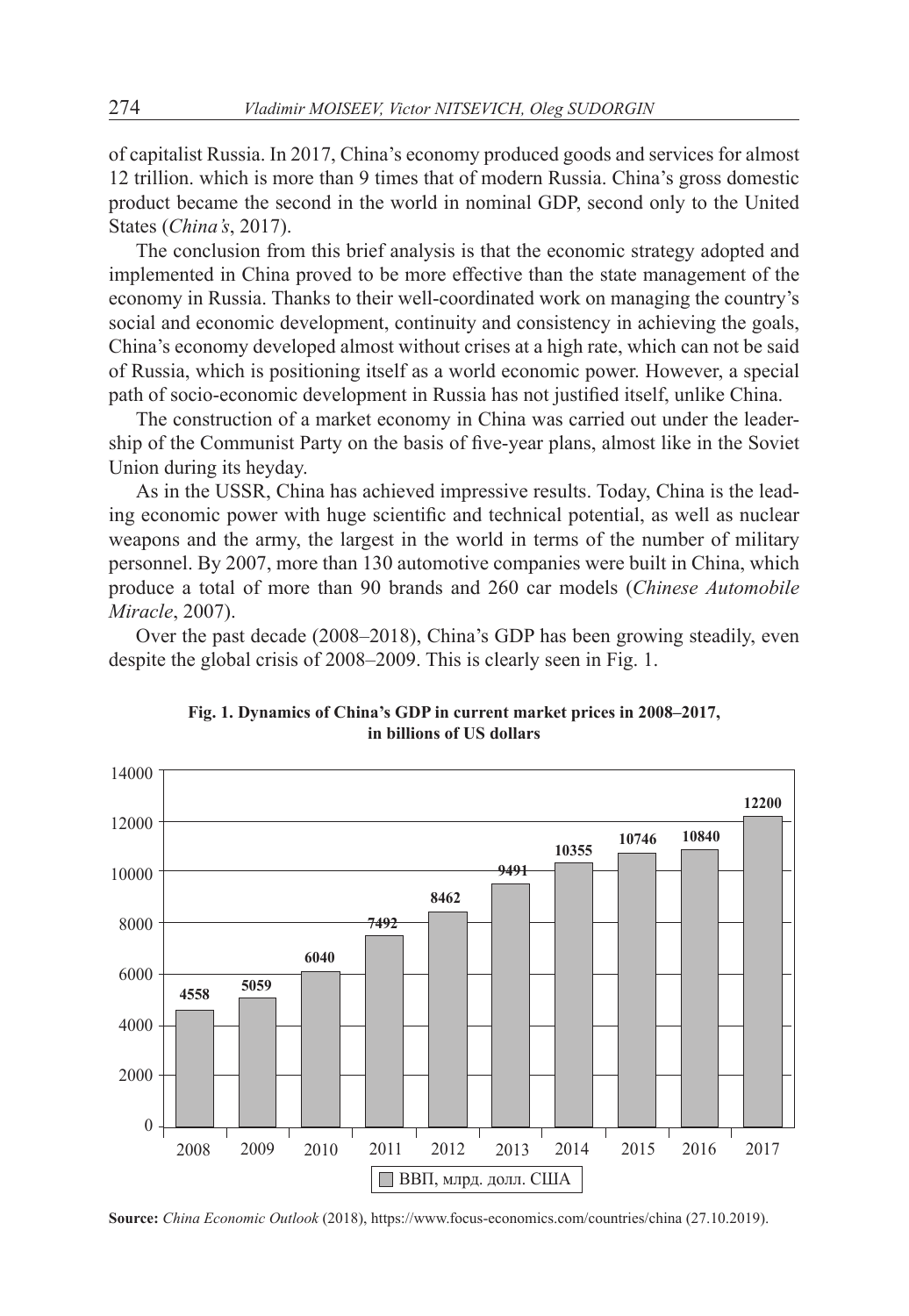Reforming the Chinese economy gradually led to structural changes in the location of industry and other sectors of the economy, and then to the rapid growth of nominal GDP. It should be pointed out that, among other branches of China's economy, engineering and metallurgy had the highest priority. Enterprises of heavy industry remain state property. Key industries also include arms production and light industry (Gao Ying, 2008).

As a result of the implemented reforms in the economy, production at enterprises supported by local authorities (especially in villages and small towns), as well as in enterprises with participation of foreign capital, has seriously increased. By the beginning of the XXI century. in the country there were already 7.9 million industrial enterprises, while full employment in state enterprises exceeded 24 million people (*China Statistical*, 2011). The petrochemical and automotive industries have grown substantially in recent years. The main export industries were electronic products and engineering products. The construction sector has also grown substantially.

One of the priority places in the national economy of China is the textile industry, which occupies a leading position in the world, as well as electronics and IT-technologies. While in Russia, investing in oil and gas production and transportation, get a return in 12 years, for example, the Chinese investing in electronics, within the same period four times pay their costs.

An important place in the structure of China's modern industry belongs to the automotive industry. China is the undisputed leader in the production of both passenger cars (22.2 million units in 2017 or 34.5% of world output) and cargo (6.8 million units in 2017 or 22% of world production). The total production of cars in the country amounted to 29.0 million (29.9% of world production) in 2017. In 1975– 2017, according to the calculations of the authors, car production in the country grew 175 times. Already in 2010, the country took the leading position in the world automotive industry.

China made significant progress in the development of national energy. With the adoption of a set of measures to rationalize energy consumption in the 1980s, the structure of energy consumption in the country was substantially adjusted. A number of energy-saving measures were implemented (closure of obsolete production, attraction of the latest technologies and foreign enterprises to the country), which allowed to reduce the total energy consumption in the country by 40%.

One of the most important branches of the country's economy continues to be agriculture, although its share in GDP declined in 1981–2015 from 21.8 to 9.2% (*Agriculture*, 2016). In 2010, a record grain harvest (550 million tons) was recorded in the country. In Russia, a similar record was set in  $2017 - 132$  million tons. To stabilize the growth of prices for agricultural products in the country, the Ministry of Agriculture continues to provide assistance to rural areas in the production of pork, oilseeds, grains and other goods.

The development of transport and infrastructure in China is given significant attention, since these industries are strategically "tied" to the national economy. Annual investments in the development of transport and infrastructure are about 10% of GDP.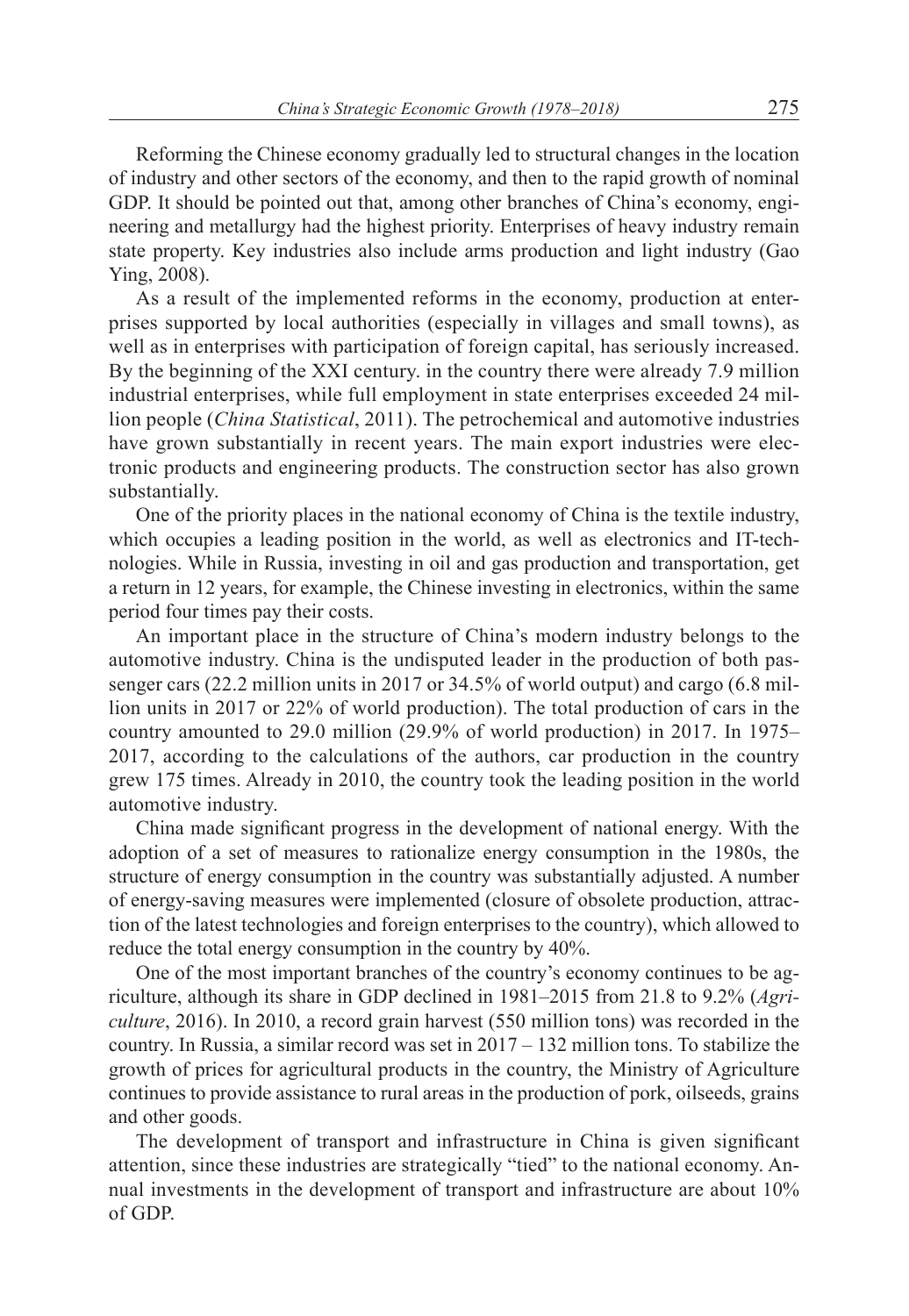# **XVIII CPC CONGRESS ON DEVELOPMENT OF THE COUNTRY**

These and other successes in the economic development of the country were analyzed at the XVIII Congress of the Communist Party of China, which was held in Beijing from November 8 to 14, 2012. The report of the Secretary-General of the CPC Central Committee Hu Jintao stated stable and accelerated development of China's economy and a significant increase in national power. The Congress noted that the achievements in the economy and social sphere became possible due to the improvement of the modern market system, macro-regulation of the economy, the promotion of the reform of state enterprises, the sphere of taxes, finance, science, the successful development of the private property sector. In addition, as a result of ongoing reforms, significant progress has been made in regulating the structure of agriculture, increasing urbanization, and expanding infrastructure. Particularly noted in the report are successes in creating an innovative state, thanks to which breakthroughs in manned space flights, the creation of supercomputers, and the construction of high-speed railways have been achieved.

In the social sphere, there have also been significant changes for the better: the employment of the urban and rural population has increased, its incomes have risen, the criteria for the subsistence level and support for the poor in the city and village have increased, the level of social, medical and pensions has been raised (a free education has been introduced everywhere and a new system of social assistance, including old-age).

At the XVIII Congress of the Communist Party of China, it was noted that the construction of a "moderately prosperous society" implies progress towards a society of general welfare, viewed as the "basic principle" of socialism with Chinese characteristics. The implementation of this principle is associated with the preservation of the socialist economic system and the distribution system, the ordering of the distribution of citizens' incomes and the solution of the problem of income disparity so that "the results of development are more equitably distributed among the entire people." The report of the Secretary-General of the CPC Central Committee, Hu Jintao, stated that it has not yet been possible to overcome the uneven development in the country, especially between town and country, between the developed coastal belt and the internal parts of the country and an excessive gap in the incomes of the population. Problems in the field of employment, social security, income distribution, education and health, housing, the safety of drugs and products, ecology, justice and public order are identified.

The XVIII Congress of the CCP urged the Communists and the entire population of the country to "firmly advance along the road of socialism with Chinese characteristics and struggle for the full construction of a moderately prosperous society" (*XVIII Congress of the*, 2012). To implement the decisions of the Congress in China, a certain work was done. In particular, in order to stimulate domestic demand, increase in consumption, a number of short-term measures were implemented, including: a significant increase in salaries for education workers and benefits for low-income groups.

In March 2014, the State Council of China presented the National New-Type Urbanization Plan for 2014–2020, which focused on the quality of growth and well-being of urban residents.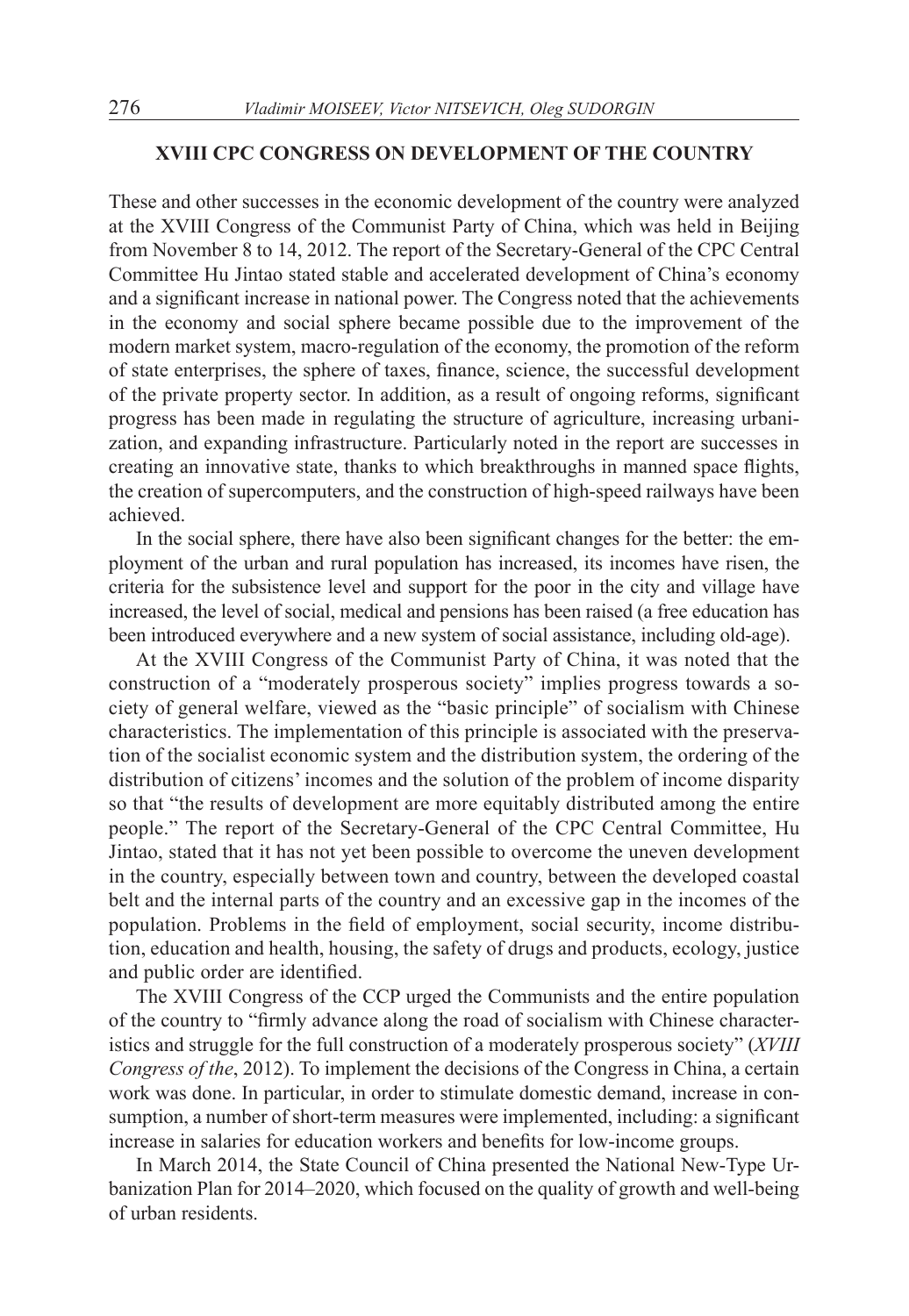## **FACTORS OF CHINA'S SUCCESSFUL DEVELOPMENT**

The reforms that promote China's growth in modern conditions are continuing. This was confirmed by the regular plenum of the Central Committee of the CPC, which took place on 26 February–28 February 2018 and the 1st session of the All-China Committee of the People's Political Consultative Council of China (CPPCC) of the 13th convocation. "We are entering a new era, and the CPPCC will constantly open new pages in history, more and more closely interacting with the Central Committee of the Communist Party of China (CPC Central Committee), whose ideological core is the Chairman of the People's Republic of China, Xi Jinping. (...) We will make persistent efforts to ensure that our ideas and initiatives are an incentive for further comprehensive transformations," said the official representative of the session, Wang Guoqing (*In China*, 2018).

The main function of the CPPCC is to conduct political consultations, monitor the implementation of key government programs approved by the CPC Central Committee and other state bodies of the People's Republic of China, implement fiscal projects, formulate and discuss key issues of national importance in the field of national politics, economy, culture and social development. The March (2018) session of the CPPCC is of great importance for mobilizing the party and the entire people of China to translate the ideas of a "decisive victory in the full construction of a moderately prosperous society" and the achievement of the "great victory of socialism with Chinese characteristics" in a new era.

At the June 14, 2018 meeting of the State Council of the PRC, topical problems of the country's socio-economic development under new geopolitical conditions were considered, measures were taken to expand imports that would facilitate the restructuring of the industrial structure and a balanced development of foreign trade, and would also bring more benefits to the population of the country. It was noted at the meeting that the goals of import expansion with the stabilization of exports are to promote the implementation of an openness strategy characterized by mutual benefits and common gains, protecting free trade, transforming and modernizing domestic industry, and satisfying the diverse needs of citizens.

The State Council of the People's Republic of China decided to support the import of consumer goods for domestic needs, medicines, rehabilitation equipment and equipment for elderly care and ensure implementation of measures to reduce import duties on part of the goods; the importance of the all-round development of trade in new services and the promotion of the import of manufacturing services, covering research and development, logistics, consulting services, energy conservation and environmental protection, was pointed out; stressed the need to increase the import of equipment that facilitates the transformation and modernization of the country's production. Premier Li Keqiang said that China will actively increase imports and reduce import duties on cars, part of consumer goods for domestic needs and other goods. "We are ready to give greater openness to the Chinese market in order to stimulate the modernization of production facilities, ensure a balanced development of trade, and thereby give consumers more options," he stressed (*Summit SCO*, 2018).

One of the consequences of China's accession to the WTO was a sharp increase in the number of agreements on foreign direct investment. Already in the first year after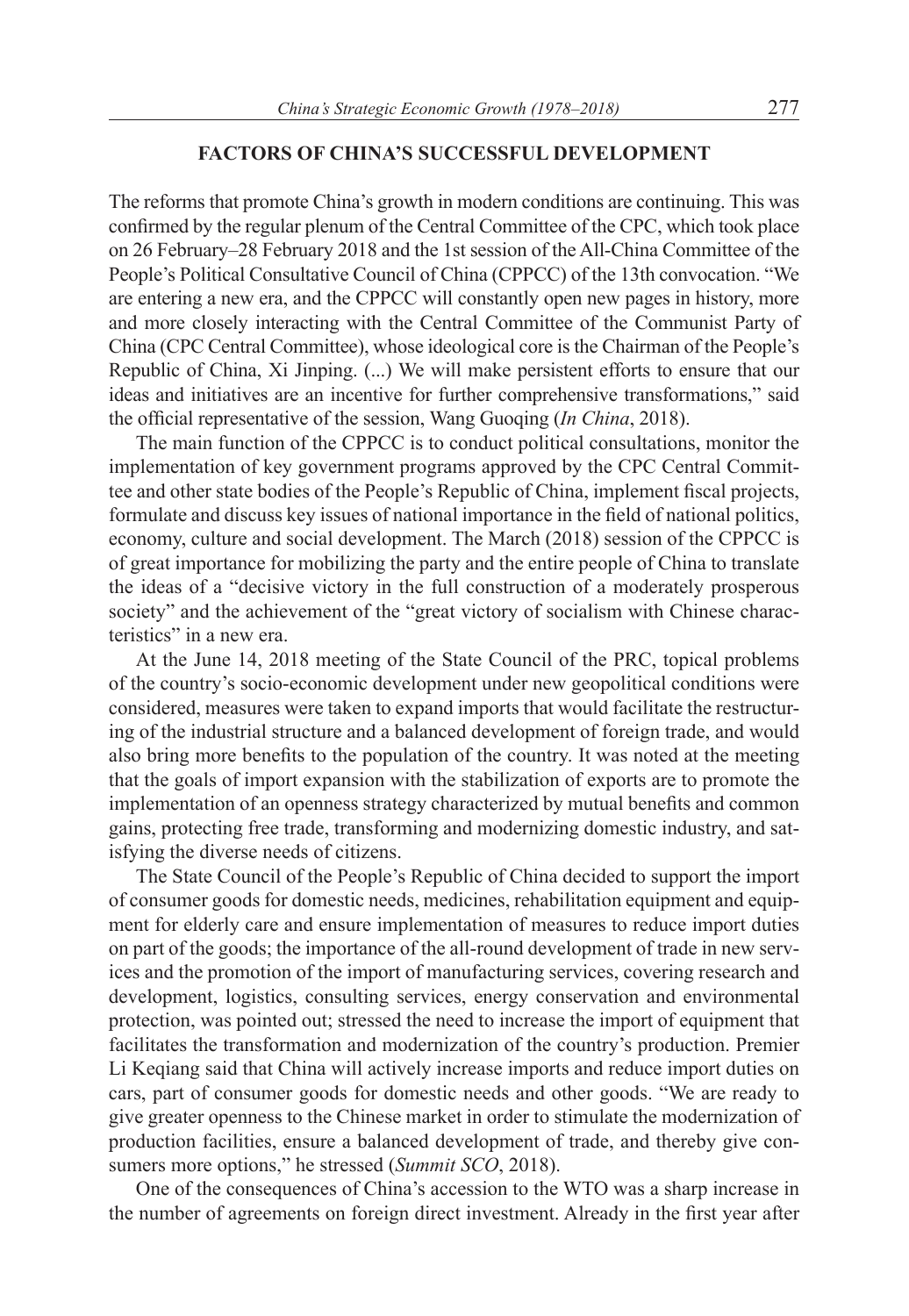accession, the volume of commitments for new investments increased by more than a third, and the cumulative influx of foreign investment reached \$ 350 billion, with an annual increase of \$ 40 billion. Despite the fact that the role of foreign investment in the country is high, almost 80% of all foreign direct investment in the economy is the investment of ethnic Chinese (Chinese – huqiao) who live abroad.

Great importance in the development of the country's economy and attracting foreign investment was the development of free economic zones (FEZ).

In the next decade, the projected volume of China's direct investment abroad will be 1.25 trillion. China's investment abroad helps national companies from different industries to conquer new markets, acquire the necessary managerial experience, technologies, brands, human capital to become more competitive.

## **CONCLUSIONS FROM RESEARCH**

As a conclusion, the authors make a well-founded conclusion that the key features of China's economic development are the modernization of the economy on a market basis with state control in the social sphere and the high resource potential of China.

The development of the economy in China, the United States, Russia, and other countries of the world depends critically on the effectiveness of public administration. In fact, the leadership of the Communist Party of China in practice has shown that market relations can and should be applied for the country's sustainable social and economic development. At the same time, an indispensable condition should be a sound economic strategy based not on a raw material, as in Russia, but innovative ways of development, as well as the steady implementation of the planned plans.

The effectiveness of the state leadership of the economy led the United States to world leaders, made it possible to turn a territory inhabited by half-savage Indians into a powerful prosperous power with a highly developed economy based on the latest scientific knowledge, innovations and investments. The annual volume of goods and services produced in the United States is an order of magnitude higher than that produced by Russia, which is proud of its millennial history, but in no way highly developed industry and the living standards of its citizens. But in terms of natural resources, territory, Russia is still superior to the United States today. The example of China clearly shows that even in the absence of the necessary natural resources (for example, oil is supplied to China from Russia), almost one and a half billion people can make an unprecedented leap in the development of the country provided effective state leadership.

The high growth rates of the economic potential of the People's Republic of China are ensured as a combination of modernization of the economy on a market basis with state control in the social sphere, which ensures internal stability of development, and the availability of high resource potential of China, while not excluding the real need for importing resources. At the same time, the demographic factors of the country's socio-economic development (stabilization of high birth rate, changing the age and sex structure towards aging of the population, etc.) impose increasingly large restrictions on the country's economic growth rates.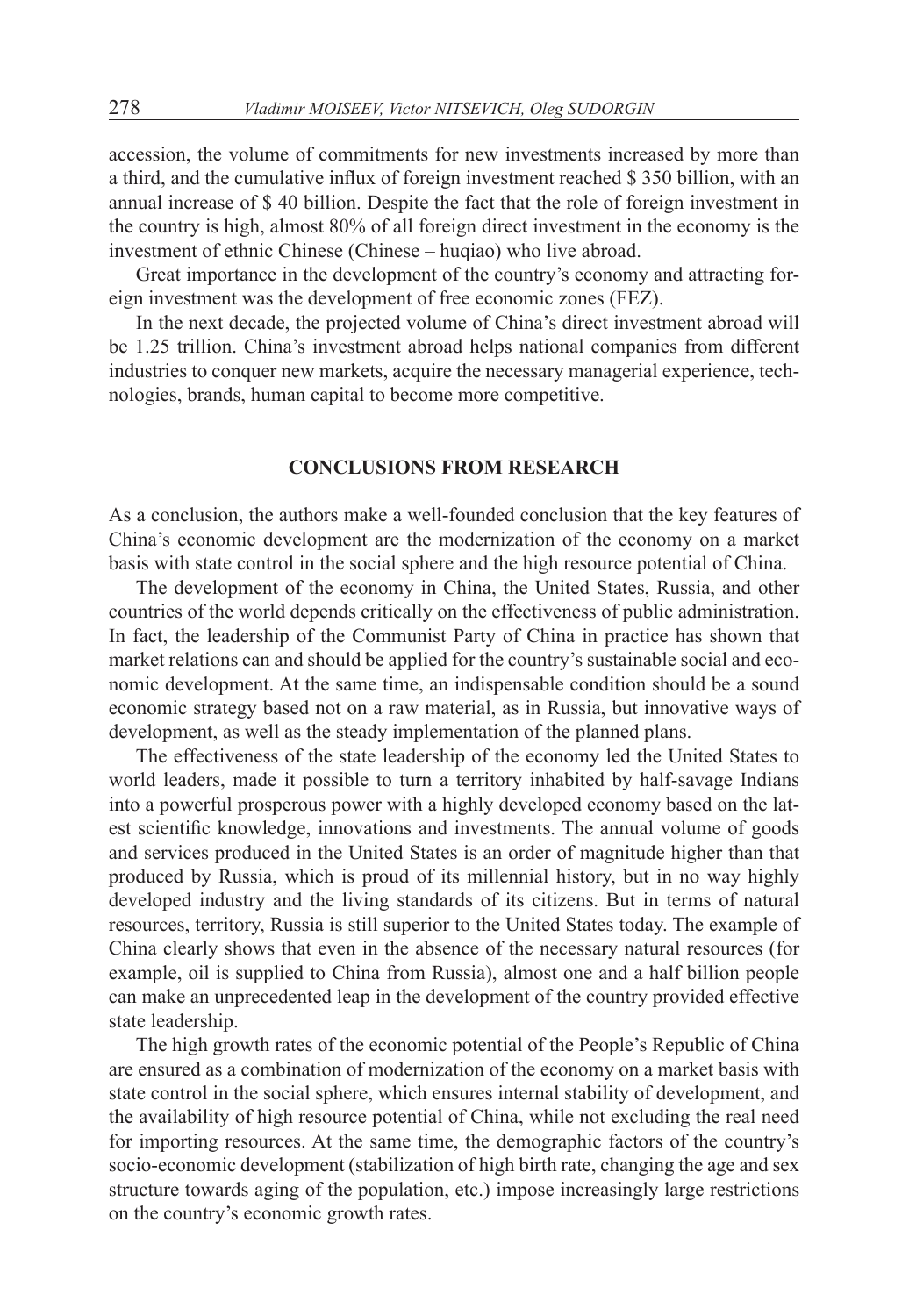As a result of successful reforms, China today is the leading economic power that has a huge scientific and technological potential, as well as nuclear weapons and a multimillion-dollar army. Modern China is the world's largest producer of the absolute majority of industrial products: cars, televisions, radios, mobile phones, watches, cameras, washing and sewing machines, bicycles and motorcycles, cotton and silk fabrics, shoes, as well as coke, cast iron, steel, aluminum, zinc, tin, nickel, fertilizers, cement, meat, wheat, rice, sorghum, potatoes, cotton, apples, tobacco, vegetables, silk cocoons. China has the world's largest livestock of birds, pigs, sheep, goats, horses and yaks, and is also leading the way in catching fish. With China, which has a highly developed military-industrial potential, even the United States of America, the founder of a unipolar world, is forced to reckon today.

In the long term, the emphasis in the transformation of China's social and economic development strategy will be on: a tenfold increase in GDP *per capita*; the completion of diversified industrialization, the full development of the field of information and communication technologies; a new stage of development based on an economy based on knowledge and the transformation of the high-tech industry into a key economic sector; achievement of the average world level of urbanization; completion of the construction of a "socialist economy with Chinese characteristics"; the creation of mature economic institutions; the level of developed countries in the world in terms of technological development.

It is important to understand that without modernization of the economy. Otherwise, any transformation of the economy will be unstable and the system will sooner or later return to its original, pre-modernization form.

Since the late 70s of the last century, China has reoriented from a closed, centrally planned economy to an economy oriented toward the development of market relations. The accession of China to the WTO in 2001 contributed to the active expansion of its participation in international trade, especially in 2002–2008. In the Asian region, China became the leader of foreign trade in 2004, ahead of Japan. In 2007, China outperformed the United States, and in 2009 – Germany, becoming the world export leader.

Since the beginning of the policy of reform and opening up, China has achieved impressive successes in foreign trade. For nine consecutive years, China has remained the world's largest exporter of goods and the second largest importer of goods in the world. In 2010, for the first time, China became the largest exporter of goods in the world. Economic reform began with agriculture, followed by reform of the financial system, liberalization of prices, increased autonomy of state-owned companies, an extensive banking system, stock markets, increased share of the private sector, increased openness towards foreign investment and foreign trade.

Under the conditions of liberalization of foreign economic activity, the transformation of the model of China's investment cooperation with foreign countries has a significant impact on the evolution and state of trade and economic cooperation between Russia and China.

For more than half a century, there has been a demographic transition in the country from the "high mortality-high fertility" model to the "low mortality-regulated birth rate" model, then to the "Low mortality-low fertility" model, which corresponds to the demographic policy of the newly industrialized countries.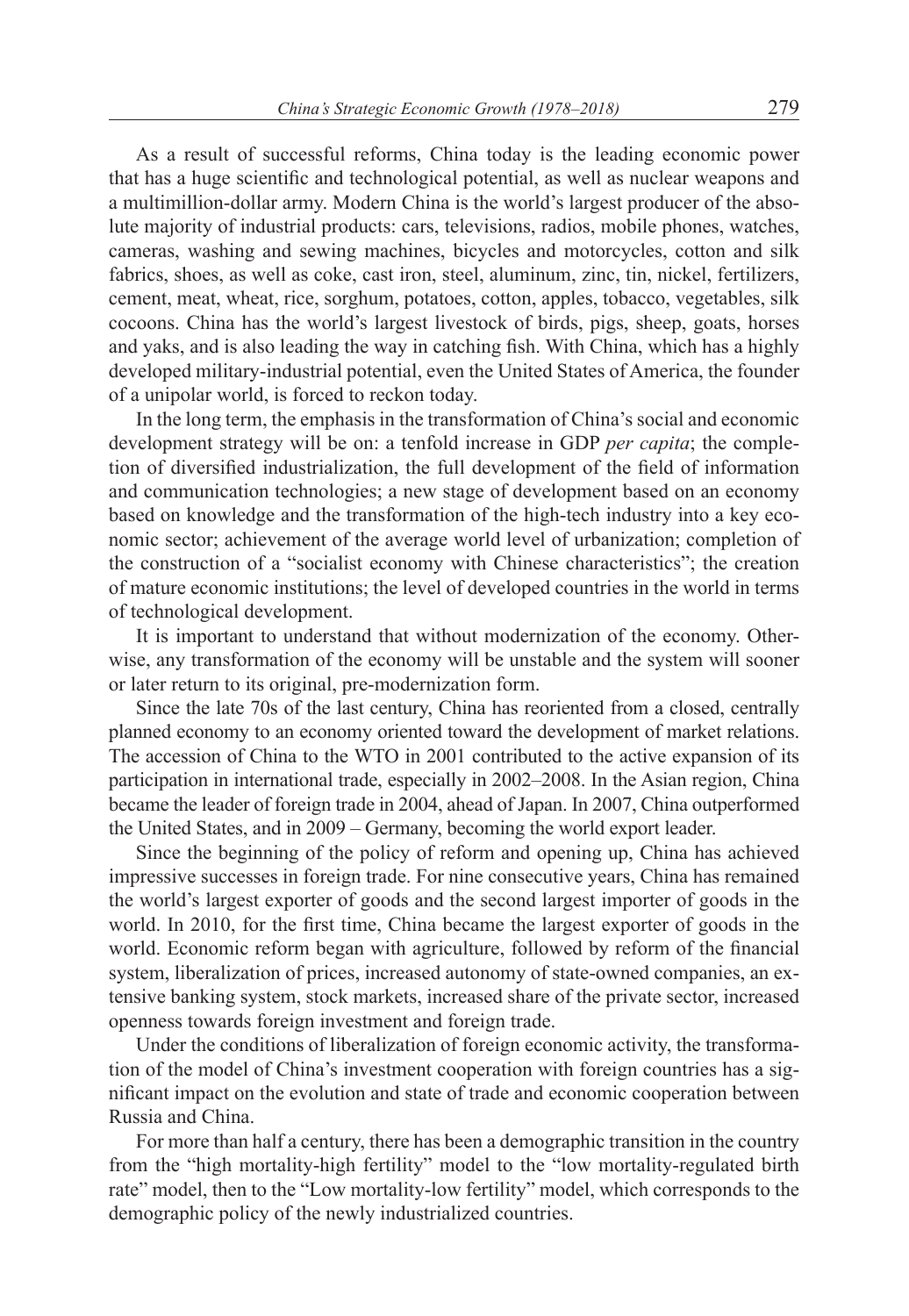In order to stimulate structural changes in the economy, China is actively developing the education system, it organizes the training of its students at the expense of the state in foreign countries (especially in Japan and the USA), stimulates the import of technologies for the development of such progressive sectors as information and telecommunication technologies, biotechnology.

Restructuring the economy and increasing the efficiency of using the demographic potential led to more than 10-fold GDP growth in 1978–2015. At the purchasing-price parity of China's GDP, until 2014, only the United States was inferior. At the same time, the value of output of industry and agriculture (in dollar terms) exceeded similar indicators of the United States.

Despite the huge social achievements that have occurred in the country over the past four decades, China's *per capita* income remains below the world average, which is a consequence of the large population – about 1.4 billion people at the beginning of 2018 (*The population*, 2018).

#### **REFERENCES**

- *Agriculture alue added (% of GDP)* (2016), http://data.worldbank.org/indicator/NV.AGR.TOTL. ZS?locations=CN (18.06.2018).
- Alekseev M. (2012), *Comparative analysis of the development of Russia, the USA, Europe and China*, "EKO" – Novosibirsk, № 6.
- Babaeva Z. Sh. (2015), *China's economic development: benchmarks and ways to achieve*, "Economy and Entrepreneurship", № 3 (56–2), part 2.
- Babaeva Z. Sh. (2015), *Innovations: the driving force of economic growth in China*, "Economy and Entrepreneurship", № 3 (56–2), part 2.
- Berger J. M. (2014), *The New Stage of China's Economic Development (Towards the Results of the 3rd Plenum of the CPC Central Committee of the 18th Convocation)*, "Problems Dal. East.", No. 2.
- Berger Y. M. (2009), *China's Economic Strategy*, Forum, Moscow.
- Chen Jiagui (2009), *China's economy. Analysis of the state and development prospects*, Per. with whale, Science, Moscow.
- Chen Qiang (2012), *The state in the innovation economy of China*, Delta, Bryansk.
- *China Economic Outlook* (2018), https://www.focus-economics.com/countries/china (25.06.2018).
- *China Statistical Year Book* (2011), China Statistical Press, Beijing.
- *China's GDP grew by 15 times in 30 years* (2017), http://russian.people.com.cn/31518/6555668.html (19.03.2018).
- *Chinese Automobile Miracle* (2007), http://expert.ru/magazine\_auto/2007/07/kitayskoe\_avtomobilnoe\_chudo/ (15.03.2018).
- Gao Ying (2008), *Features of the formation of high-tech industries in China*, Author's abstract. diss. ...cand. econ. sciences.
- Granet M. (2008), *Chinese civilization*, Algorithm, Moscow.
- Grinin L. E. (2014), *The Chinese model and the prospects for the leadership of China in the world*, at: *Where the age of globalization is heading*, Volgograd.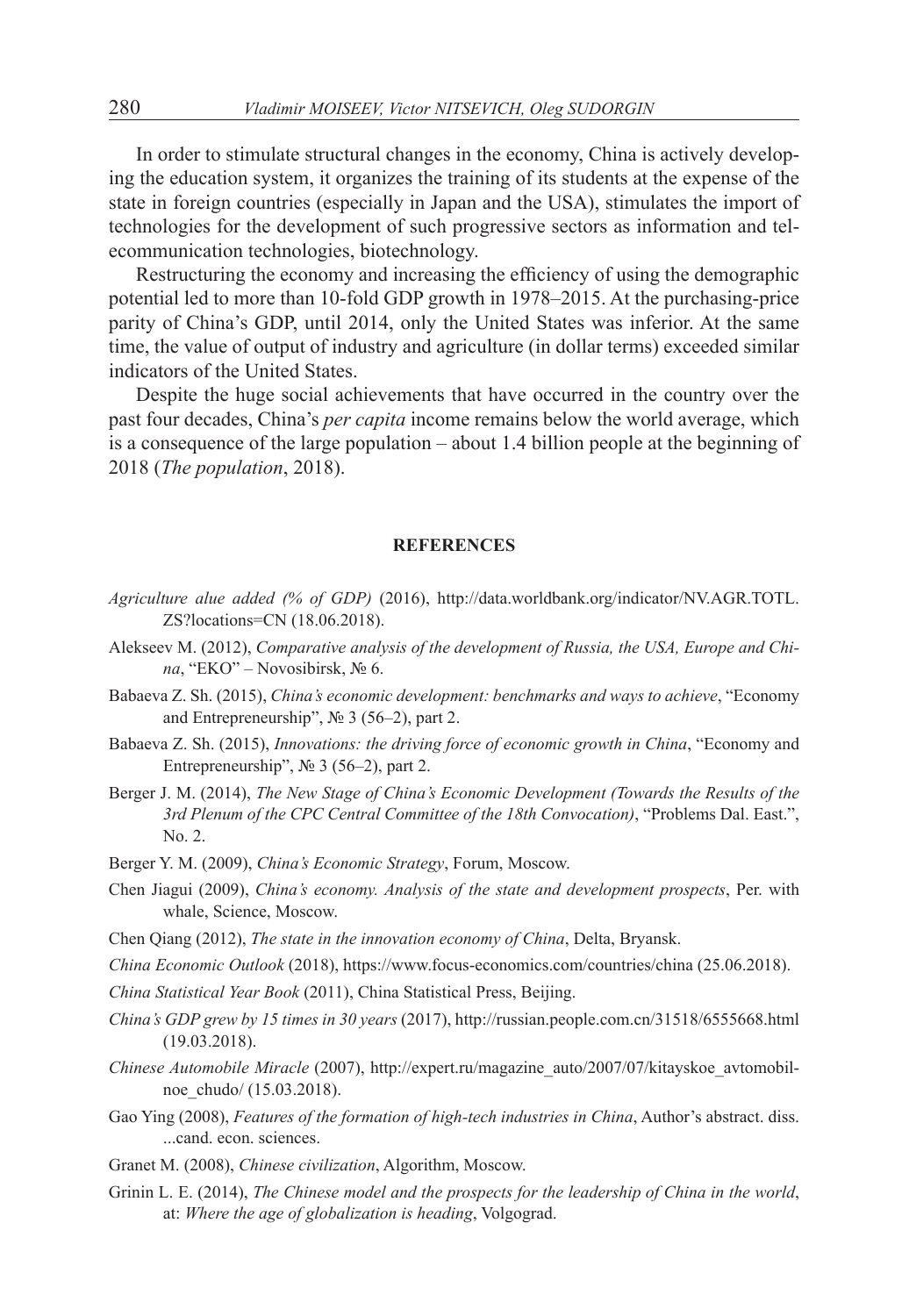- *In China, the session of the main advisory body was completed* (2018), https://ria.ru/world/ 20180315/1516398351.html (15.03.2018).
- Ivanov S. A. (2014), *Special economic zones in China: lessons for Far Eastern policy*, "Russia and the APR", No. 4.
- Juan Ya. (2012), *Capitalism in Chinese. State and business: Trans. from English*, 2nd ed., Alpina Publisher: Moscow School of Management, Moscow.
- Karelina E. A. (2015), *Economy of China in the system of modern world economic relations in the light of the prospects for the development of Chinese-Russian economic relations*, "Economy and Entrepreneurship", No. 3 (56–2), part 2.
- Karelina E. A. (2015), *Features of the socio-economic development of the PRC in the twentieth century*, "Bulletin of the Institute of Economics RAS", № 2.
- Kondratiev V. (2013), *Developed in China*, "Direct investments.", № 1/2.
- Lee Sin (2013), *The triangle "China Russia USA" in modern conditions*, "Russia and modern world", No. 4.
- Moiseev V. V. (2017), *Why Russia can not yet become a prosperous country*, Moscow–Berlin.
- Mozias P. M. (2015), *Economic growth in China in 2014 and forecast for 2015*, "Problems Dal. East.", No. 1.
- Nasibov I. A. O. (2012), *Scientific and technical potential of China: results and development prospects*, "World Economy and International Relations", No. 10.
- Portyakov V. Ya. (2014), *On the issue of the complex power of China: approaches to the assessment, structure, dynamics, prospects*, "China in world and regional politics: Past and Present", Issue 19.
- Regzenova D. B.-O. (2010), *The basic principles and essence of the reforms of Deng Xiaoping*, https://cyberleninka.ru/article/v/osnovnye-printsipy-i-suschnost-reform-den-syaopina/ (15.06.2018).
- Sazonov S. L. (2005), *The role of transport in the development of China*, "Asia and Africa today", No. 1.
- Smertin Yu. G. (2005), *China and Africa: mutual interest*, "Historical, philosophical, political and legal sciences, cultural studies and art criticism. Questions of theory and practice", No. 5-2 (55).
- Smirnov D. (2004), *Deng Xiaoping and the modernization of China*, "Problems of the Far East", No. 5.
- *Summit SCO in Qingdao* (2018), http://russian.people.com.cn/n3/2018/0615/c31521-9471752.html (17.06.2018).
- *The population of China* (2018), http://countrymeters.info/en/China (27.06.2018).
- *World Development Indicators: Gross Domestic Product* (2017), http://gtmarket.ru/ratings/ratingcountries-gdp/rating-countries-gdp-info (29.06.2018).
- *XVIII Congress of the CPC on the tasks of building a moderately prosperous society* (2012), http:// mir-politika.ru/3319-xviii-sezd-p-o-zadachah-postroeniya-srednezazhitochnogo-obschestva.html (30.06.2018).
- Zeng Chao (2015), *The use of public-private partnership in construction in the People's Republic of China*, "Zhurn. legal and economic research", No. 1.

## **ABSTRACT**

Today, China is the leading economic power, its gross domestic product (GDP) increased from 1979 to 2018 in 50 times, to \$13,2 trillion. This is 10 times the GDP of Russia and almost